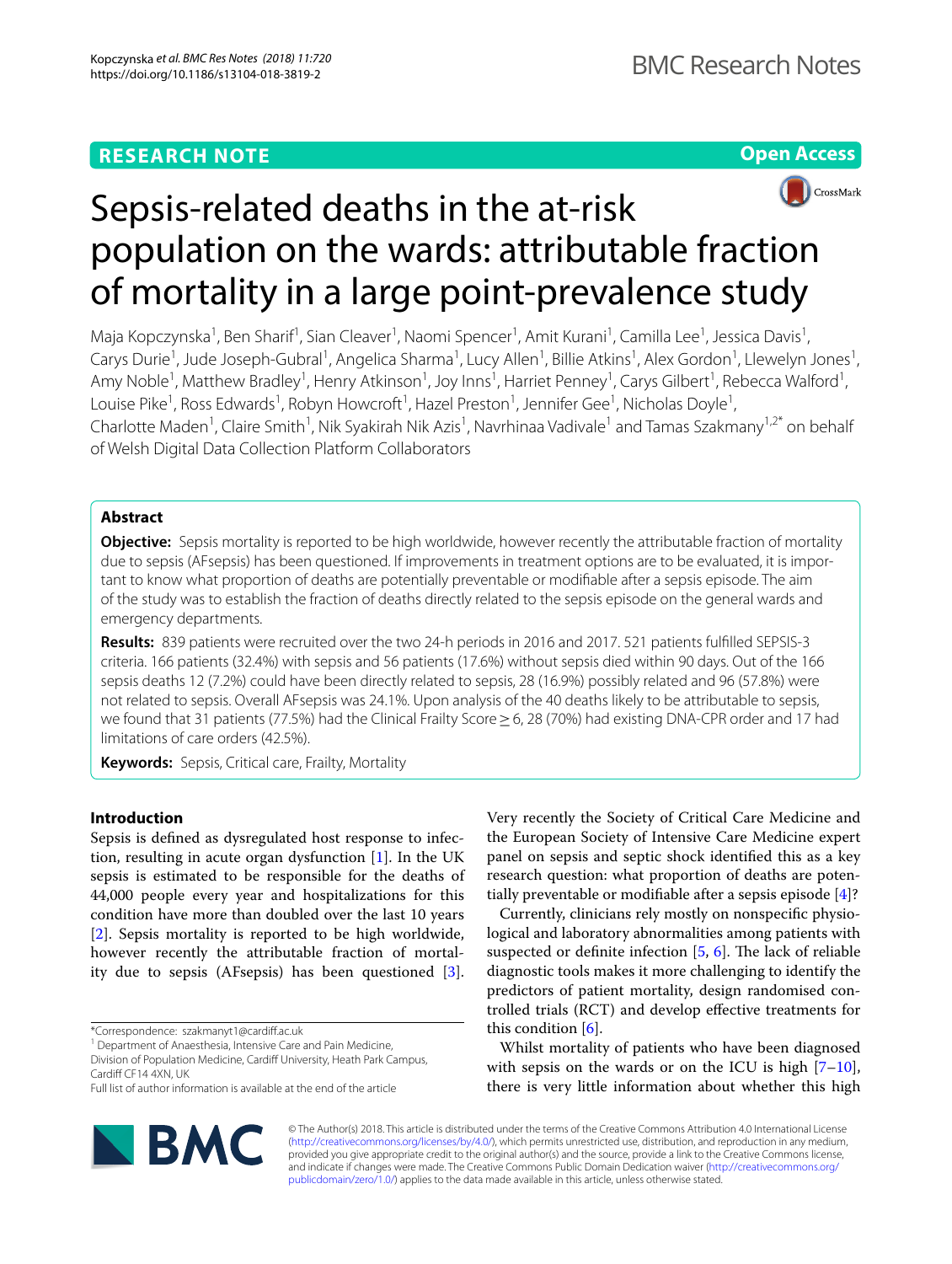mortality rate could be directly attributed to this diagnosis  $[4]$  $[4]$ .

The primary aim of the study was to establish the fraction of deaths directly related to the sepsis episode on the general wards and emergency departments (ED).

# **Main text**

# **Methods**

Secondary analysis of patient episodes was performed on patient population recruited into two annual 24-h point-prevalence studies on the general wards and ED across all Welsh acute hospitals in 2016 and 2017 [[7,](#page-5-1) [8](#page-5-3)]. Each participating hospital was required to have a 24/7 consultant-level Emergency Department supervision and the facility to admit and treat any acutely unwell patient in order to be included in the study. On the study days we enrolled consecutive patients presenting to the ED or being cared for in an acute in-patient ward setting with  $NEWS \geq 3$  and suspected or proven infection. Patients were excluded if they were less than 18 years of age or if they were already in a Critical Care environment [\[7](#page-5-1), [8\]](#page-5-3).

The methodology of digital data collection and description of the data collector recruitment and performance during the study have been described in our previous studies  $[8, 11]$  $[8, 11]$  $[8, 11]$  $[8, 11]$ . The data were collected from medical and nursing records, focusing on patient demographic data, baseline co-morbidity and frailty (according to the Dalhousie Clinical Frailty Scale), clinical observations, laboratory and radiology data to determine sequential organ failure assessment (SOFA) and systemic infammatory response syndrome (SIRS) sepsis criteria and involvement of the treating teams (such as critical care input and completion of sepsis care bundles) [\[12\]](#page-5-5). Patients were followed up until 90 days after study enrolment. We did not perform *a priory* sample size calculation, but aimed to recruit all eligible patients.

## **AFsepsis analysis**

Deaths attributable to sepsis were evaluated based on microbiological, radiological and laboratory evidence. Cause of death of non-survivors was stratifed into 'Sepsis related'; 'Possibly sepsis related' and 'Non-sepsis related' using the criteria detailed in Table [1.](#page-1-0) Based on medical or nursing evaluation documented in the medical notes, we comprehensibly reviewed each decedent's clinical course in the hospital. We included microbiological, radiological and laboratory parameters to elucidate if the clinical suspicion of infection, which was the study entry criteria in line with the recent SEPSIS-3 defnition, could be confrmed. Where available, we also reviewed the discharge letters, clinical summaries and death certifcates to search for any evidence of the death being related to sepsis.

## **Statistical analysis**

Categorical variables are described as proportions and are compared using Chi square test. Continuous variables are described as median and inter-quartile range and compared using Mann–Whitney U test. A two-tailed p-value<0.05 was considered statistically signifcant. All statistical tests were calculated using SPSS 23.0 (SPSS Inc., Chicago, IL).

## <span id="page-1-0"></span>**Table 1 Criteria used for determining sepsis related, possibly sepsis related and non-sepsis related cause of death**

Sepsis related death: all three statements apply

Within 14 days of sepsis episode

Within 30 days of the sepsis episode while in-patient

Unclear/unavailable data on infection on radiology OR microbiology

Death after 30 days of the index episode if points 1 AND 2 apply AND previous limitations on level of care in place at the time of index episode Death after hospital discharge following the index episode if points 1 AND 2 apply OR Cause of death is non-infectious on the death certifcate

*CRP* C-reactive protein, *WCC* white cell count

Signifcant OR confrmed infectious changes on radiology OR microbiology within 3 days of index episode

Treated with intravenous antibiotics at the time of index episode

Possibly sepsis related death: at least three out of the six statements apply

Signifcant infection related laboratory results within 3 days of the index episode (CRP/WCC)

Administration of multiple broad-spectrum antibiotics (intravenous or oral)

Clinical symptoms convincing of infective origin (SIRS 3 or more) within 3 days of the index episode

Cause of death is "Sepsis", "Pneumonia" or other infectious origin on death certifcate

Non-sepsis related death: Statements 1 AND 2 PLUS either 3 OR 4 apply

No infective changes on laboratory AND radiology investigations AND negative microbiology

Newly discovered OR progression of advanced malignancy (T4 and above) on radiology or pathology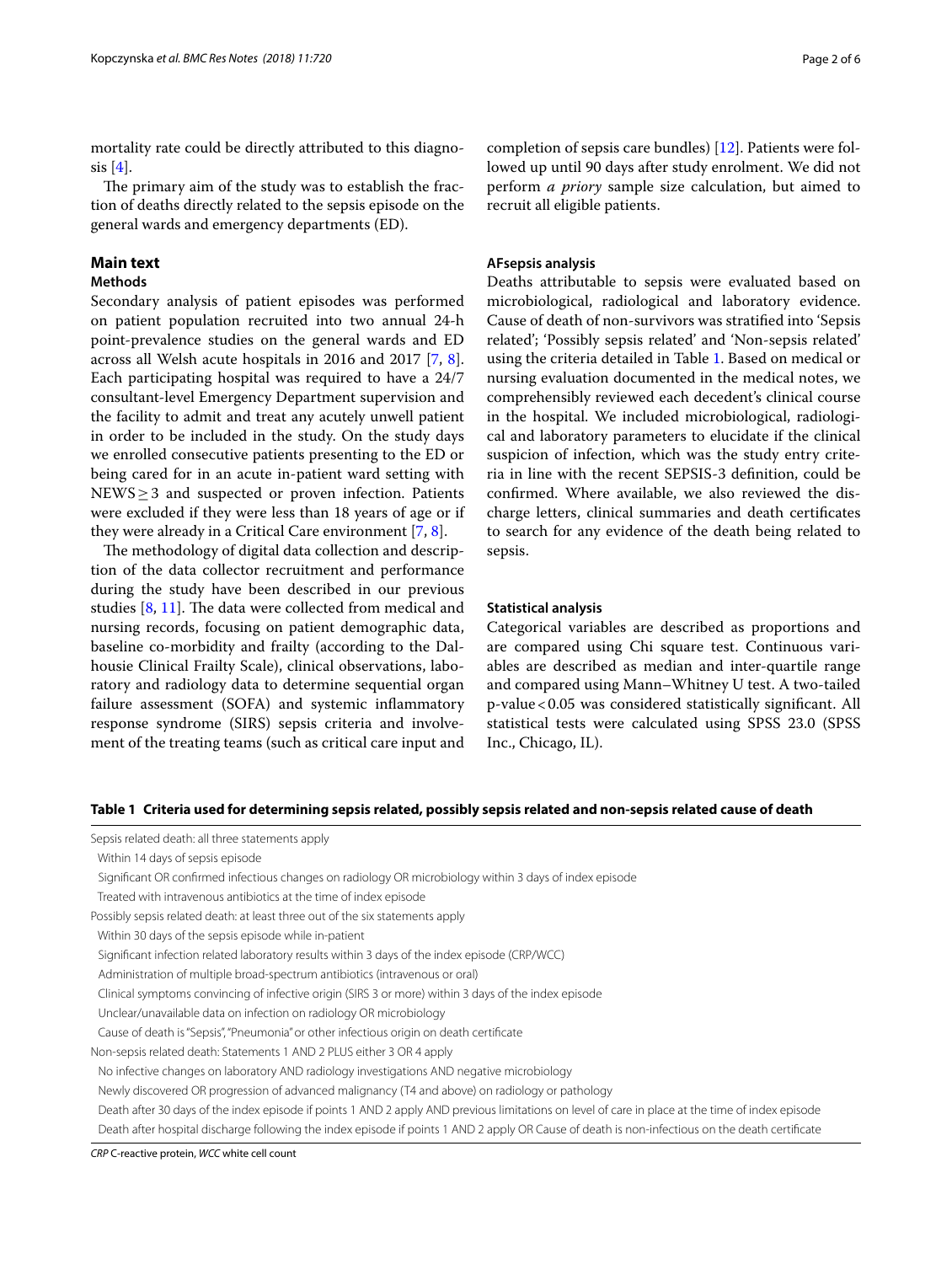## **Results**

In our study we screened 12,477 patients over the two 24-h study periods in the 14 Welsh hospitals. 839 patients had NEWS≥3 and documented clinical suspicion of infection and were recruited in the study. Baseline characteristics are summarised in Table [2](#page-2-0).

# **AFsepsis calculations suggest low number of deaths directly attributable to sepsis**

Out of 839 patients, 222 were non-survivors. 166 patients (32.4%) with sepsis (according to SEPSIS-3 criteria) and 56 patients (17.6%) without sepsis died within 90 days. Out of the 166 sepsis deaths 12 (7.2%) could have been directly related to sepsis, 28 (16.9%) possibly related and 96 (57.8%) were not related to sepsis (Fig. [1](#page-2-1)). Overall AFsepsis was 24.1%.

Upon analysis of the 40 deaths likely to be attributable to sepsis, we found that 31 patients (77.5%) had the Clinical Frailty Score  $\geq$  6, 28 (70%) had existing DNA-CPR order and 17 had limitations of care orders (42.5%).

# **AFsepsis is diferent for diferent sepsis screening tools**

Out of 394 patients with  $SIRS \geq 2$ , 115 died within 90-day follow-up. Ten deaths (8.7%) could have been directly

<span id="page-2-0"></span>**Table 2 Baseline characteristics of the patients for all recruited patients and comparing the non-survivors with survivors within 90-days**

|                                                  | All patients ( $n = 839$ ) | Non-survivors ( $n = 222$ ) | Survivors ( $n = 617$ ) | P-value  |
|--------------------------------------------------|----------------------------|-----------------------------|-------------------------|----------|
| Age, median (range)                              | 73 (18-103)                | 79.5 (22-103)               | 70 (18-100)             | < 0.0001 |
| Sex, male                                        | 411 (49%)                  | 120 (54.05%)                | 291 (47.16%)            | 0.078    |
| <b>COPD</b>                                      | 230 (27.4%)                | 50 (23.36%)                 | 180 (30.05%)            | 0.062    |
| <b>Diabetes</b>                                  | 173 (20.6%)                | 64 (29.91%)                 | 109 (18.20%)            | 0.0003   |
| Drug abuse                                       | 13 (1.5%)                  | $0(0\%)$                    | 13 (2.17%)              | 0.03     |
| Heart failure                                    | 94 (11.2%)                 | 43 (20.09%)                 | 51 (8.51%)              | < 0.0001 |
| Hypertension                                     | 272 (32.4%)                | 76 (35.51%)                 | 196 (32.72%)            | 0.457    |
| Ischaemic heart disease                          | 145 (17.3%)                | 46 (21.5%)                  | 99 (16.53%)             | 0.103    |
| Liver disease                                    | 24 (2.9%)                  | $11(5.14\%)$                | 13 (2.17%)              | 0.028    |
| Neuromuscular disease                            | 29 (3.5%)                  | 11 (5.14%)                  | 18 (3.01%)              | 0.148    |
| Recent chemotherapy                              | 35 (4.2%)                  | 13 (6.07%)                  | 22 (3.67%)              | 0.137    |
| Smoker                                           | 111 (13.2%)                | 21 (9.81%)                  | 90 (15.03%)             | 0.057    |
| Ex-smoker                                        | 221 (26.3%)                | 65 (30.37%)                 | 156 (26.04%)            | 0.222    |
| Mean number of co-morbidities.<br>median (range) | $2(0-6)$                   | $2(0-6)$                    | $1(0-6)$                | 0.009    |

Values are number (proportion) or median (range). Comparison between survivors and non-survivors was performed using Chi square or Mann–Whitney U test. P-value of less than 0.05 is italic

<span id="page-2-1"></span>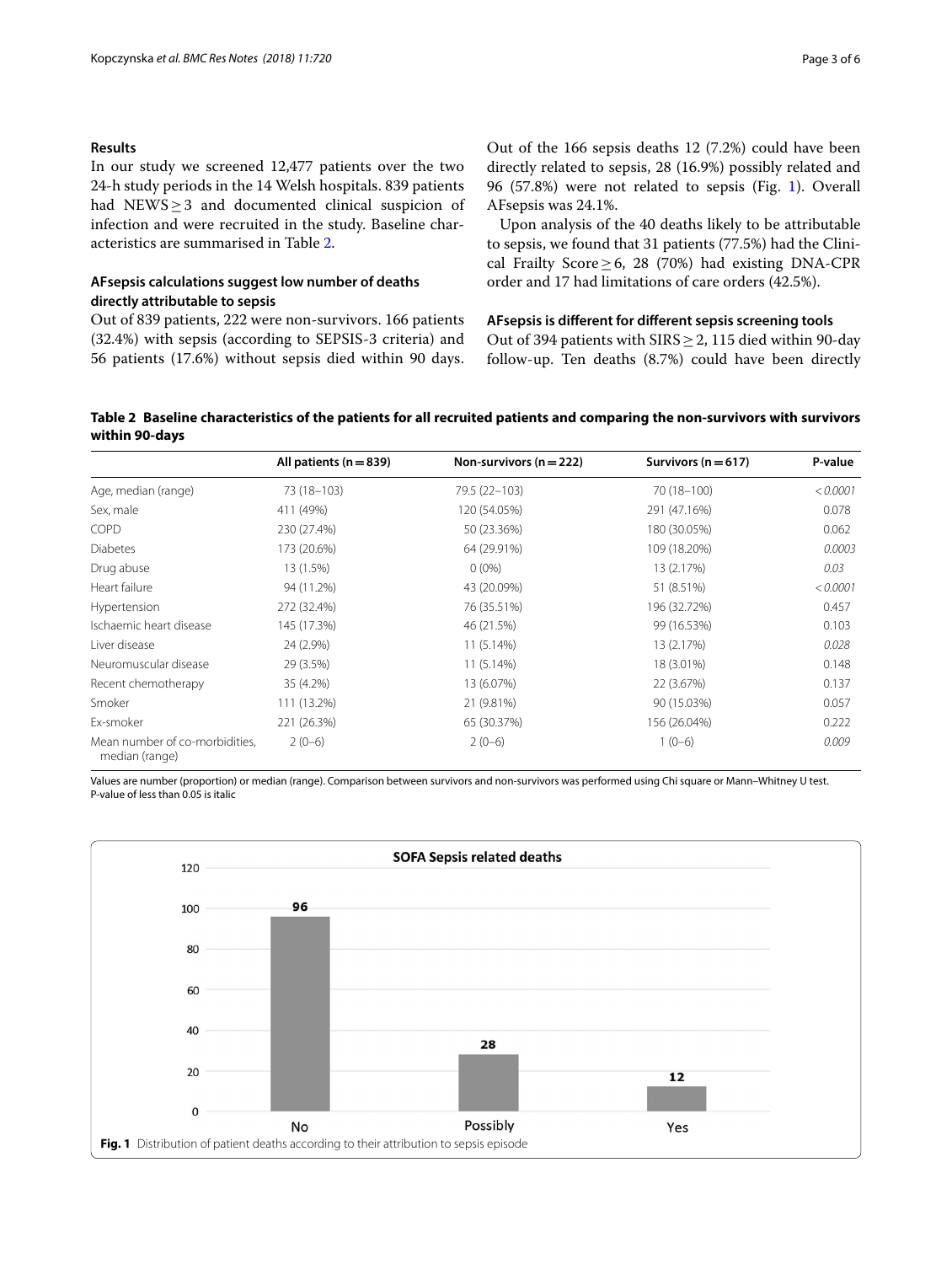related to sepsis, 20 (17.4%) possibly related and 72 (62.6%) were not related to sepsis (Additional fle [1](#page-4-5): Figure S1A). Overall AFsepsis was 26.1%.

Investigating AFsepsis for qSOFA we found that 49 patients with qSOFA≥2 died during the study followup. Six deaths (12.2%) could have been directly related to sepsis, 13 (26.5%) possibly related and 21 (42.9%) were not related to sepsis (Additional fle [1:](#page-4-5) Figure S1B). Overall AFsepsis was 38.8%.

## **Discussion**

To our knowledge this is the frst prospective study analysing the attributable fraction of mortality due to sepsis on general wards and ED. We found that the overall AFsepsis in patients fulflling SEPSIS-3 criteria was 24.1%.

Our analysis shows that burden of sepsis in death may be overestimated. This has important implications for RCTs, as overestimation of AFsepsis could lead to underpowering of the trials and subsequently failure of interventional therapies to show statistical diference in improvement of patient outcomes  $[3]$  $[3]$ . Thus, in agreement with previous studies conducted in the intensive care setting we suggest, that AFsepsis should be used in designing such trials rather than the overall mortality in population of patients sufering from sepsis [[3\]](#page-4-2).

The most significant variables in patient survival, both in the whole at-risk population and in population of patients who died directly due to sepsis, are patient preadmission characteristics such as age and patient reserve. This is similar to data by Mahalingam et al. [[13](#page-5-6)] who showed that frailty was associated with increased risk of developing sepsis as well as increased mortality risk after sepsis episode. Strikingly, 28 (70%) of patients who died due to sepsis had DNA-CPR order in place meaning their death was already anticipated by the treating team independently of the current sepsis episode. It is therefore possible that more aggressive treatment could bring more harm than beneft to this group of patients. On the other hand, 12 (30%) of patients whose death was attributable to sepsis did not have the DNA-CPR order in place. We believe that fnding a diagnostic tool to identify this subgroup of patients is necessary as early, targeted treatment in the form of the Sepsis Six bundle could have a substantial long-term beneft in their survival [[9\]](#page-5-7). In our study, none of those patients received the complete bundle [\[7](#page-5-1), [8\]](#page-5-3).

Our results indicate, that revisiting the approach to sepsis research is needed  $[4, 5]$  $[4, 5]$  $[4, 5]$  $[4, 5]$  $[4, 5]$ . Improvements in sepsis diagnostics are necessary, with more accurate screening tools able not only to identify patients sufering from sepsis but also able to predict patient response to aggressive, sepsis specific management. This would enable clinicians to decide about pursuing aggressive and invasive therapies as opposed to general supportive care. It is also been long recognized that mortality, as an endpoint, presents signifcant challenges in trial design: its interpretation depends on the time horizon over which mortality is measured; it is a poor tool to use in early phase clinical research to improve selection of the study population; it also provides no insight regarding clinical efficacy in attenuating physiological disturbance [[5\]](#page-4-4). Better diagnostics would improve the understanding of mortality attributable to sepsis. AFsepsis in turn would inform the design of RTCs and provide information used for power calculations and an optimal patient selection. This change of approach to trial design could result in more structured development of therapies for patients sufering from sepsis and also reduce harm from excessive fuid and oxygen

it is only a bystander of the ongoing disease process [[14\]](#page-5-8). The strengths of our study include participation of centres all across Wales including both academic centres and general district hospitals using prospective data collection methods and providing objective refection of sepsis prevalence in NHS hospitals. Our study has high internal validity as our previous two studies applied similar methodology [\[7,](#page-5-1) [8](#page-5-3)].

administration, antibiotic use and unnecessary testing in patients where either systemic infection is not present, or

The low proportion of preventable and modifiable elements of sepsis deaths should inform the design of interventional studies. More appropriate identifcation of patients who could actually beneft from aggressive sepsis specifc interventions should be considered not just based on acuity, but also on pre-admission trajectories.

## **Limitations**

Our study has some limitations. Firstly, we could have missed patients with sepsis who had NEWS below 3 [[15](#page-5-9), [16\]](#page-5-10). However, recent data suggest that the NEWS cut-of of 3 may be the most sensitive trigger to screen patients for sepsis outside of the intensive care setting [[17\]](#page-5-11). Score of 3 is also recommended as an escalation trigger by NICE and used in the Sepsis Trust's Red Flag Sepsis pathways. Secondly, our defnition of sepsis-related deaths is arbitrary. Unfortunately, there is no gold-standard, agreed and validated approach to this question and previous studies have noted that relying on death certifcates, even when looking at multiple cause of death registries, is likely to produce signifcant underestimation of sepsis related deaths  $[18–20]$  $[18–20]$  $[18–20]$ . These studies agree that prospective evaluation of causality would be more appropriate and our prospective studies using multiple sources of information have made this evaluation possible [[7](#page-5-1), [8](#page-5-3), [18–](#page-5-12) [20\]](#page-5-13). Further validation of our approach is being carried out in separate datasets.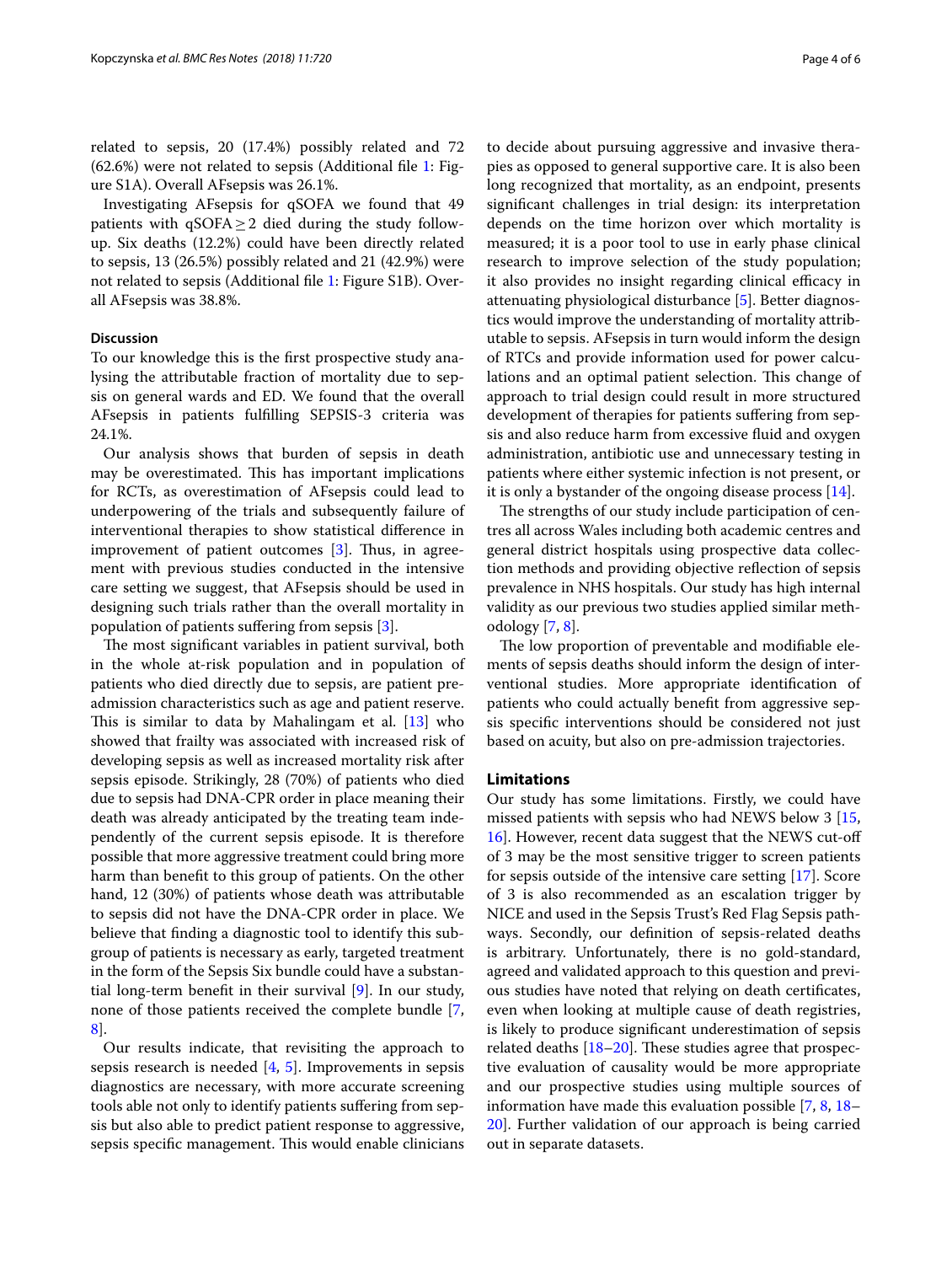Thirdly, our dataset was a compromise between capturing all possible determinants of sepsis using diferent screening tools and maintaining simple structure and reliability during data collection.

# **Additional fle**

<span id="page-4-5"></span>**Additional file 1: Figure S1.** Distribution of patient deaths according to their attribution to sepsis episode defned by diferent sepsis defnitions.

#### **Abbreviations**

AFsepsis: attributable fraction of mortality due to sepsis; COPD: chronic obstructive pulmonary disease; DNA-CPR: do not attempt cardiopulmonary resuscitation; ED: emergency departments; SIRS: systemic infammatory response syndrome; SOFA: sequential organ failure assessment; qSOFA: quick sequential organ failure assessment; RCT: randomised controlled trials.

#### **Authors' contributions**

MK contributed to study conception and design, patient recruitment, acquisition of data, data analysis and interpretation and wrote the frst draft of the manuscript; BS contributed to study conception and design, patient recruitment, acquisition of data, data analysis and interpretation; SC, NS, AK, CL, JD, CD, JJ-G, AS, LA, BA, AG, LJ, AN, MB, HA, JI, HP, CG, RW, LP, RE, RH, HP, JG, ND, CM, CS, NSNA, NV contributed to patient recruitment, acquisition of data, data analysis and interpretation; TS contributed to study conception and design, acquisition of data, data analysis and interpretation, manuscript preparation, attests to the accuracy of the study report, and agrees to be accountable for its contents; all authors contributed. All authors read and approved the fnal manuscript.

#### **Author details**

<sup>1</sup> Department of Anaesthesia, Intensive Care and Pain Medicine, Division of Population Medicine, Cardif University, Heath Park Campus, Cardif CF14 4XN, UK. <sup>2</sup> Anaesthetic Directorate, Aneurin Bevan University Health Board, Royal Gwent Hospital, Cardif Road, Newport, Gwent NP20 2UB, UK.

#### **Acknowledgements**

Welsh Digital Data Collection Platform Collaborators: Richard Pugh, Ceri Battle, Ronan Lyons, Paul Morgan, Maria Hobrok, Igor Otahal, Peter Havalda, Vincent Hamlyn, Luis Macchiavello, Rhidian Jones, Orsolya Minik, Paul Morgan, Gemma Ellis, Ceri Brown, Chris Littler, Andy Campbell, David George, Chris Subbe, Judith E Hall, Szilvia Szoke, Richard Self, Una Gunter, Robert M Lundin, Meshari Alsaeed, Hannah Williams, Arfa Ayob, Nor Farzana, Sweta Parida, David Lawson, Michal Mazur, Lezia D'Souza, Bethan Ponting, Terrance Lau, Ruairidh Kerrigan, Lucy Morgan, Roshan Vindla, Claudia Zeicu, Becky James, Amirah Amin Arif, Wan Binti Wan Azzlan, Charlotte Collins, Elizabeth Wickens, Alisa Norbee, Aliya Zulkefi, Thomas Haddock, Megan Thomas, Matthew Lee, Akshita Dandawate, Holleh Shayan-Arani, Ellie Taylor, Oliver Kyriakides, Rachel Price, Ffon Haf Mackey, Emily Haines, Samuel Chun, Chantal Roberts, Alessia Waller, Laura Heekin, Kathy Wang, Rhianna Church, Shrina Patel, Marianne Broderick, Hannah Whillis, Daniel Craig Hathaway, Emel Yildirim, Caitlin Atkins, Adam George Mounce, Anoopama Ramjeeawon, Ndaba Mtunzi, Duncan Soppitt, Jay Hale, Jack Wellington, Robert Buchanan Ross, Danielle Lis, Sophie Stovold, Sam Vickery, Nia Jones, Alice O'Donnell, Monty Cuthbert, Osa Eghosa, Muhammad Karim, Lowri Williams, Louise Tucker, Thomas Downs, Ailsa MacNaught, Swagath Balachandran, Abbie Shipley, Jennifer Louise Kent, Talea Roberts, Samuel Tilley, Bethany Davies, Emma Withers, Krishna Parmar, Lucie Webber, Thomas Grother, Harry Smith, Rachel Watson, Natalie Hoyle, Rym Chafai El Alaoui, Omar Marei, Emma Kirby, Anna Gilfedder, Lydia Maw, Sarah O'Connor, Abigail Rogers, Zhao Xuan Tan, Clare Chantrill, Amal Robertson, Jonathan Foulkes, Rahana Khanam, Jomcy John, Isobel Sutherland, Sarah Hannah Meehan, Huria Metezai, Hannah Dawson, Eloise Baxendale, Karishma Khan, Pan Myat, Andrew Forrester, Oliver Moore, Hse Juinn Lim, Aimee Owen, Faris Hussain, Nima-banu Allybocus, Maneha Sethi, Umair Asim, Emelia Boggon, Ibrahim Alkurd, Genevieve Lawrence, Jade Brown, Lowri Hughes Thomas, Emily Murphy, Evie Lambert, Jeremy Guilford, Beth Payne, Mariam Almulaif, Arwel

Poacher, Sashiananthan Ganesananthan, Sara Tanatova, Jasmine Kew, Megan Eilis Clark, Ellen Hannay, Olesya Godsafe, Christina Houghton, Francesca Lavric, Rachel Mallinson, Hei Man Priscilla Chan, Eshen Ang, Niamh McSwiney, Yin Yin Lim, Zong Xuan Lee, Svetlana Kulikouskaya, Nur Zulkifi, Sheryl Lim, Lim Xin, Thomas Chandy, Abduahad Taufk, James Cochrane, Sioned Davies, Samuel Willis, John Lynch, Sieh Yen Heng, Alex Cooper, Henrik Graf von der Pahlen, Isabella Talbot, Robin Gwyn Roberts, Jessica Sharma Smith, Aisling Sweeney, Cerian Roberts, Paul McNulty, Elin Walters, Robert Sinnerton, Benjamin Tanner, Berenice Cunningham-Walker, Chloe Spooner, Akanksha Kiran, Nabeegh Nadeem, Vidhi Unadkat, John Ng Cho Hui, Esme Sparey, David Li, Jessica Smith, India Corrin, Harry Waring, Adeel Khan, Emily Baker, Mohammad Yahya Amjad, Miriam Cynan, Imogen Hay, Catherine Russell, Joseph Davies, Rebecca Parsonson, Ajitha Arunthavarajah, Jessica Nicholas, Aaron Harris, Tim Burnett, Josephine Rafan Gowar, Sam DeFriend, Helena Jones, Nur Amirah Binti Maliki, Mark Zimmerman, Jessica Webber, Rebecca Phillips, Lauren McCarthy, Lara Wirt, Emily Hubbard, Emily Evans, Laura Jane Davis, Llywela Wyn Davies, Lee Sanders-Crook, Amrit Dhadda, Genna Logue, Isabel Jones, Adiya Urazbayeva, Nur Haslina Ahmad Hanif, Yau Ke Ying, Alice Coleclough, Eilis Higgins, Tze Gee Ng, Sam Booth, Nilarnti Vignarajah, Tessa Chamberlain, Dongying Zhao, Nayanatara Nadeesha Tantirige, John Watts, Amy Prideaux, Amelia Tee, Anna‑ belle Hook, Adam Mounce, Emily Eccles, Kirtika Ramesh, Laura Bausor, Amy Handley, Rebecca Paddock, Lopa Banerjee.

#### **Competing interests**

The authors declare that they have no competing interests.

#### **Availability of data and materials**

The datasets used and analysed during the current study are available from the corresponding author on reasonable request.

#### **Consent for publication**

Not applicable.

#### **Ethics approval and consent to participate**

The project was approved by the South Wales Regional Ethics Committee (16/ WA/0071) and patients gave written informed consent. To facilitate linkage to national databases for the collection of follow-up data, patient identifable data was collected and entered on to the secure data collection tool. The Defning Sepsis on the Wards project was prospectively registered with an international trial registry (ISRCTN86502304).

#### **Funding**

Fiona Elizabeth Agnew Trust: Features Award 2016 and Welsh Intensive Care Society Research Award 2015. The funders had no role in study design, data collection, analysis or interpretation, or writing of the report.

#### **Publisher's Note**

Springer Nature remains neutral with regard to jurisdictional claims in published maps and institutional afliations.

Received: 28 August 2018 Accepted: 3 October 2018

## **References**

- <span id="page-4-0"></span>1. Singer M, Deutschman CS, Seymour CW, Shankar-Hari M, Annane D, Bauer M, et al. The third international consensus defnitions for sepsis and septic shock (Sepsis-3). JAMA. 2016;315(8):801–10.
- <span id="page-4-1"></span>2. Vincent J-L, Sakr Y, Sprung CL, Ranieri VM, Reinhart K, Gerlach H, et al. Sepsis in European intensive care units: results of the SOAP study. Crit Care Med. 2006;34(2):344–53.
- <span id="page-4-2"></span>3. Shankar-Hari M, Harrison DA, Rowan KM, Rubenfeld GD. Estimating attributable fraction of mortality from sepsis to inform clinical trials. J Crit Care. 2018;45:33–9.
- <span id="page-4-3"></span>4. Coopersmith CM, De Backer D, Deutschman CS, Ferrer R, Lat I, Machado FR, et al. Surviving sepsis campaign: research priorities for sepsis and septic shock. Intensive Care Med. 2018;44:1400–26.
- <span id="page-4-4"></span>5. Marshall JC. Why have clinical trials in sepsis failed? Trends Mol Med. 2014;20(4):195–203.